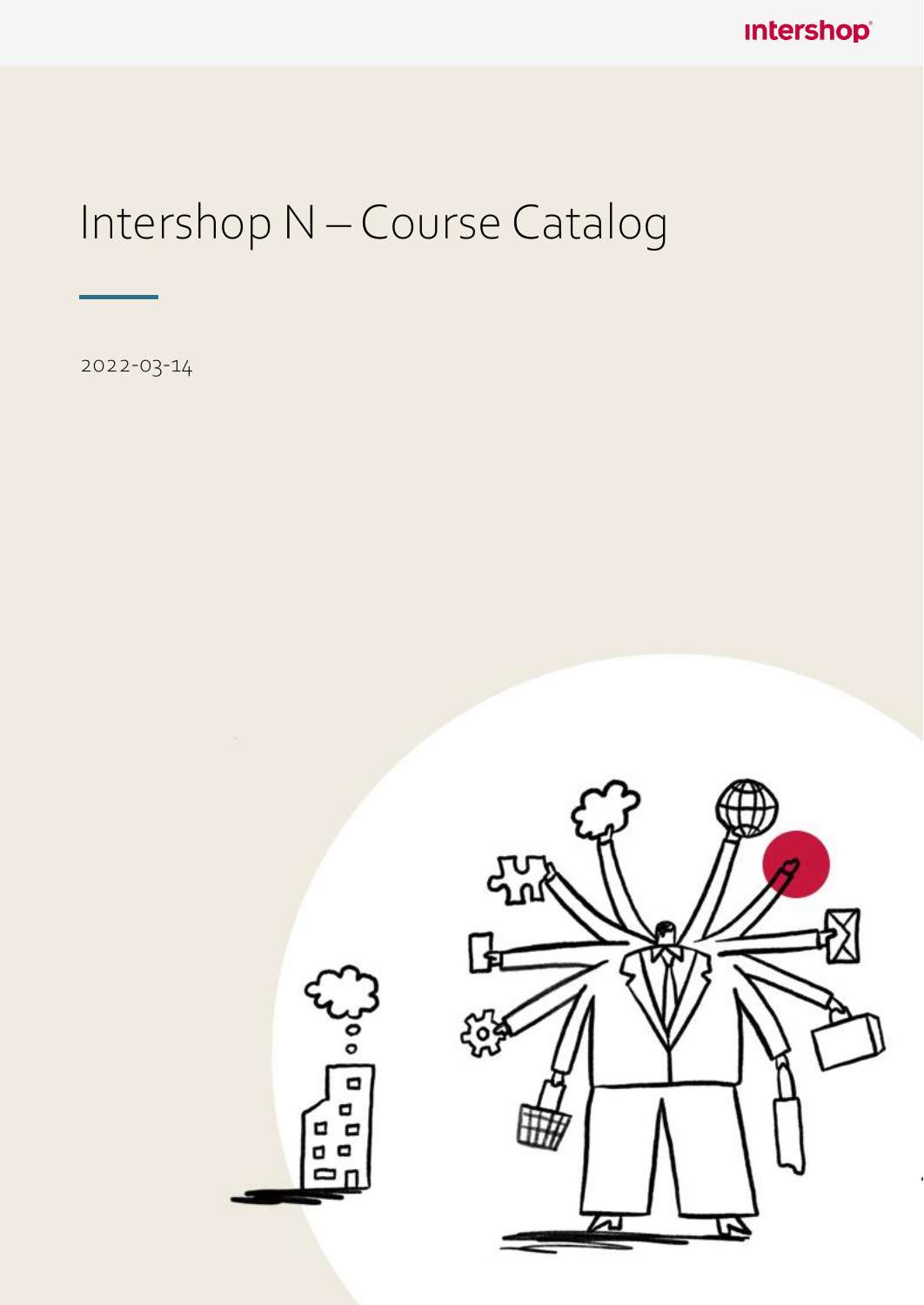Version:

#### FEEDBACK AND CONTACT INFORMATION:

Please send your comments, questions, or suggestions regarding this manual or the class to techtraining@intershop.de.

#### COPYRIGHT INFORMATION:

© 1999 - 2022 by Intershop Communications AG. All rights reserved. This publication and any accompanying course materials may not be reproduced without the prior written permission of

Intershop Communications AG – Technical Training – Steinweg 10 D-07743 Jena GERMANY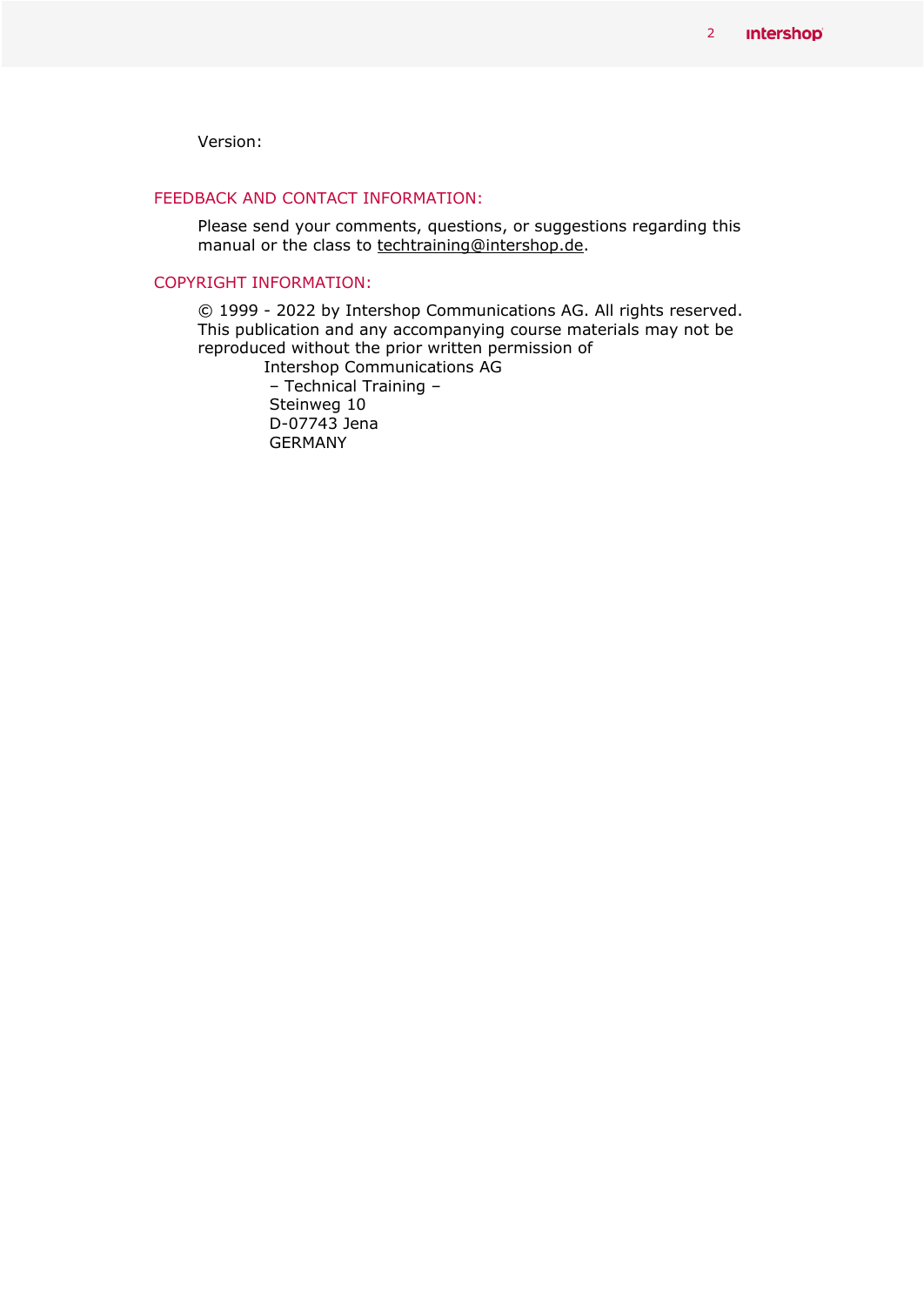# Table of Contents

|               | WELCOME AT INTERSHOP TECHNICAL TRAINING      | 4  |
|---------------|----------------------------------------------|----|
| $\mathcal{L}$ | THE INTERSHOP TRAINING CONCEPT               | 6  |
| 3             | ONLINE ACADEMY AND PRICING MODELS            | 7  |
| 4             | ICM 100 - OVERVIEW                           | 9  |
| 5.            | ICM 200 - BUSINESS USER                      | 10 |
| 6             | ICM 400 - PROGRESSIVE WEB APP                | 11 |
|               | ICM 550 - DEVELOPER                          | 12 |
| 8             | ICM 116 - SYSTEM ADMINISTRATION              | 13 |
| 9             | <b>CERTIFICATION PROGRAM</b>                 | 14 |
| 10.           | ORGANIZATIONAL HINTS                         | 15 |
|               | YOUR CONTACT AT INTERSHOP TECHNICAL TRAINING | 16 |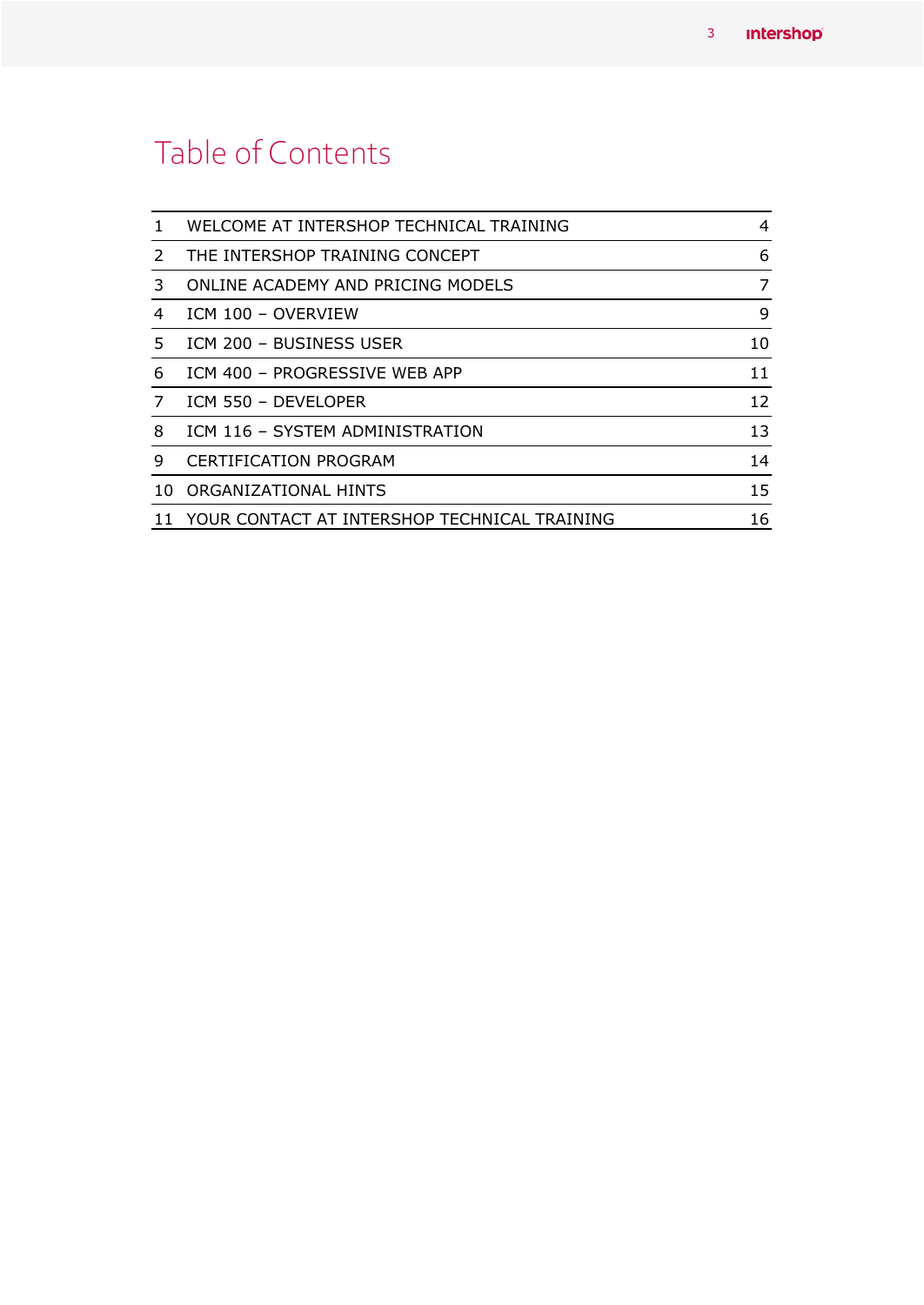### <span id="page-3-0"></span>1 Welcome at Intershop Technical **Training**

Dear Customers and Partners, Dear Friends and Employees of Intershop,

A well educated, prepared and experienced staff is one of the most important success factors for software rollout projects. In other words: A high percentage of software implementations fail due to the human factor.

Intershop Technical Training can significantly help you prepare your team for the rollout, maintenance, and efficient usage of Intershop N.



Thomas Richter

#### MAKE YOUR INTERSHOP IMPLEMENTATION SUCCESSFUL.

A reliable specification is the first important step to a successful implementation. Therefore you must:

- Clearly define the target system
- Know the software's out-of-the-box functionality
- Derive necessary customization efforts

Intershop Technical Training delivers the proven knowledge and skills for modeling the individual solution and for correct and efficient project estimation.

#### STREAMLINE YOUR IMPLEMENTATION.

Engineers need comprehensive knowledge of technology in order to efficiently customize and implement the software.

One to two weeks of training provide them with an overview of the whole Intershop application suite as well as advanced knowledge on tools and techniques for installing, customizing, and tuning the system.

#### REDUCE PROJECT RISK.

A clear understanding of the chosen technology will enable you to avoid nonperforming implementation as well as unnecessary or awkward customization. Professional staff is the key factor to minimize the risk of failing or of setting up an ineffective system.

#### SHORTEN PROJECT TIME.

Most projects have a demanding schedule. The better the engineers know the system and the corresponding tools and techniques, the faster they can do their jobs.

#### SECURE YOUR INVESTMENT.

Building up at least basic internal knowledge on the newly implemented system can make your organization independent from some possibly expensive services.

#### GET MOST VALUE FROM YOUR SYSTEM.

You reduce long-term TCO (total cost of ownership) by using educated system administrators and web designers.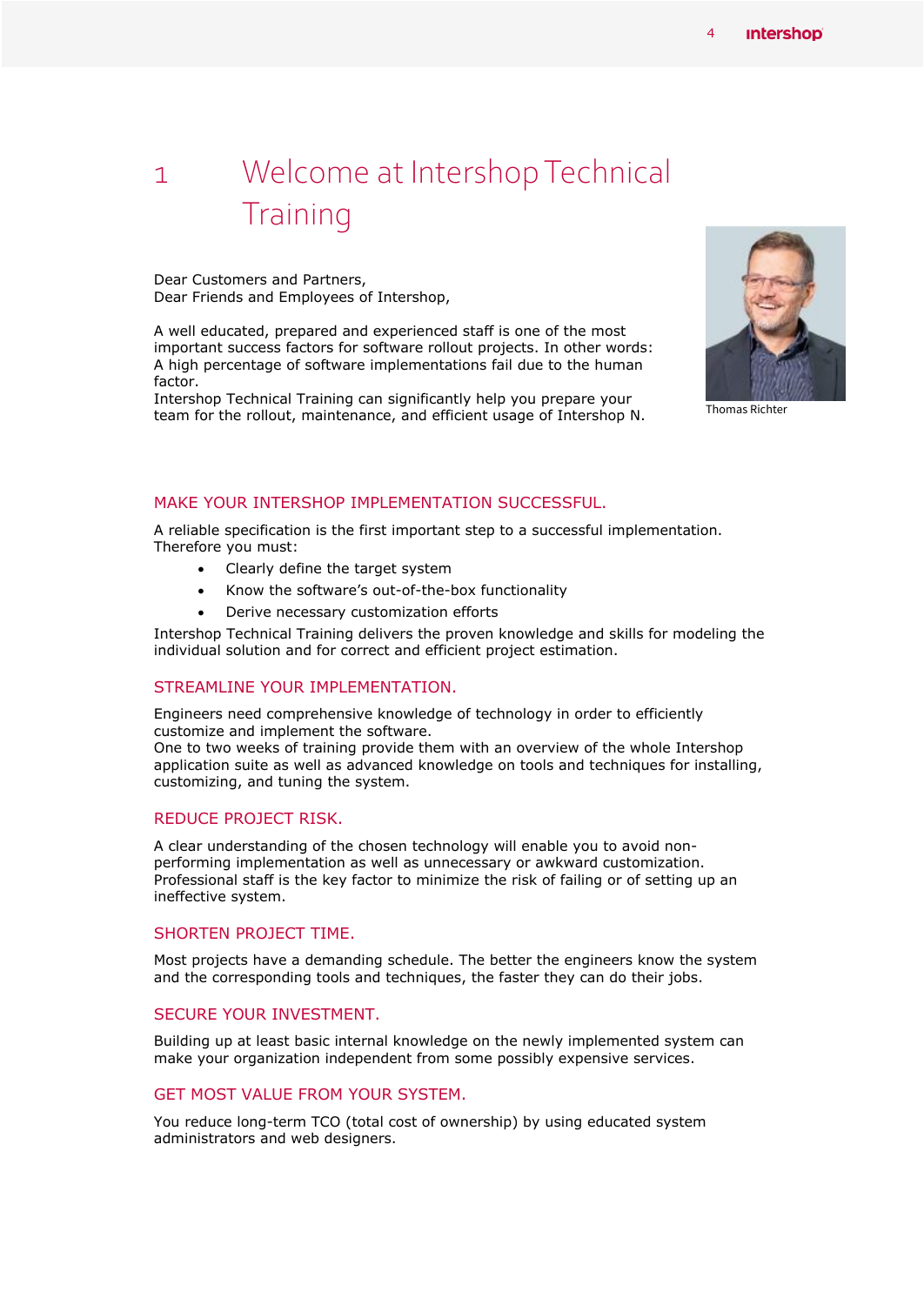#### PREPARE THE USERS.

In one and two day training sessions, users learn how to efficiently and correctly deal with the new environment. This will also reduce their fear of the change to another system.

#### LEARN INTERSHOP FROM INTERSHOP.

Intershop Technical Training offers a wide range of trainings aimed to prepare consultants and engineers for the implementation and maintenance of Intershops E-Business Solutions. Training courses are modularly assembled into tracks to support various members in Intershop project teams as well as maintenance staff and users. This flexible system can easily be adapted to very special demands from customers and partners.

Use the advantages of…

- … receiving high-quality education
- … on most current technology and methodology
- … delivered by experienced trainers,
- … who are part of the software manufacturer itself.

Our trainings are mainly targeted to technical staff. All overview courses and technical introductions are also good for partners, project managers, business consultants and end-users to get an understanding of the Intershop software, how it works and which features and functionalities it delivers.

An up-to-date version of the Intershop Course Catalog you can always find on our public website, which also contains descriptions of older training classes.

For additional information please check our website: [www.intershop.com](http://www.intershop.com/)

We are looking forward to seeing you in one of our trainings soon! If you need more information feel free to contact us. All necessary information you will find on the last page of this document.

Thomas Richter Manager Technical Training Technical Training Communical Structure of the Unit of the Jena, 2022-03-14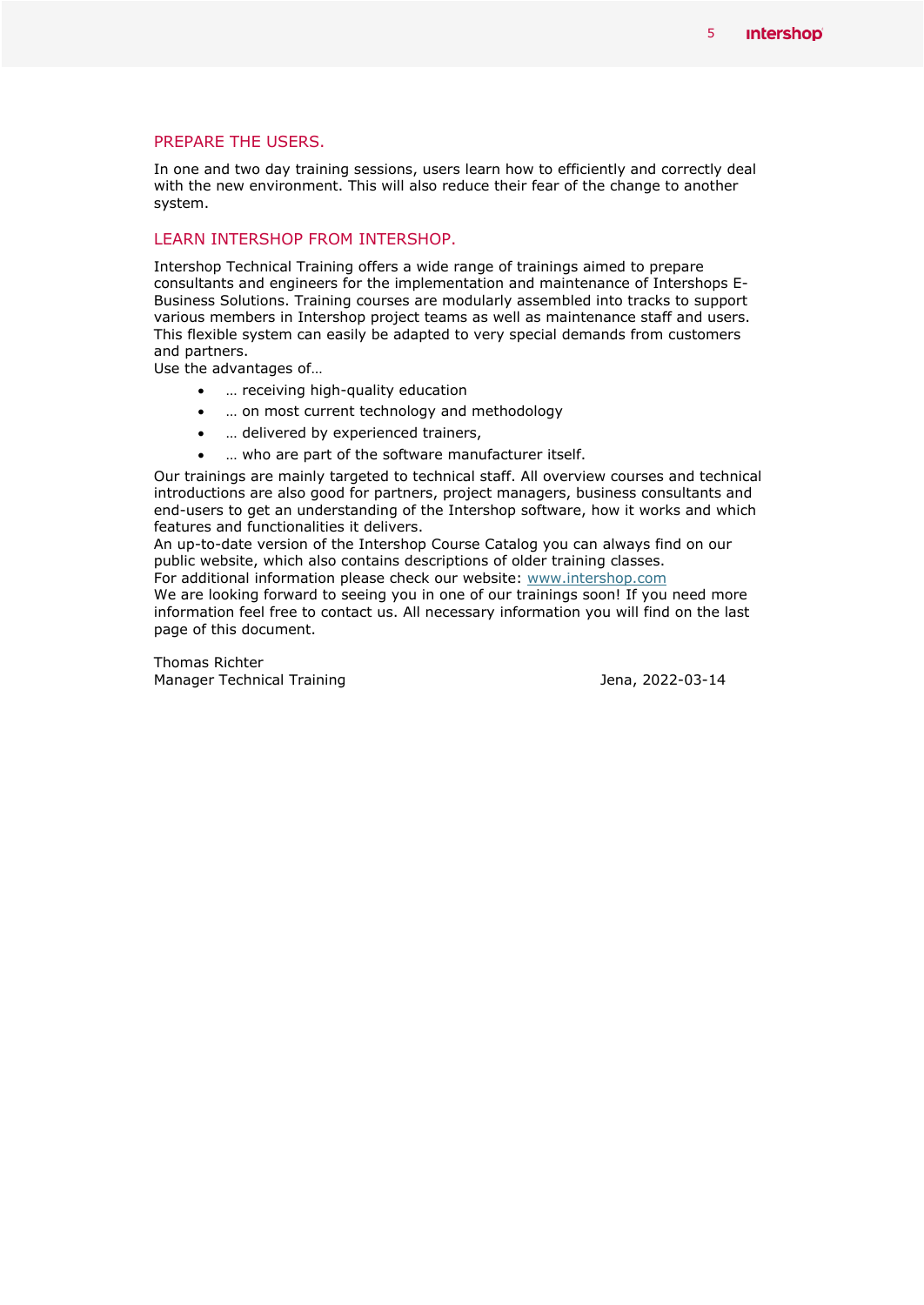### <span id="page-5-0"></span>2 The Intershop Training Concept

Intershop offers a complete line of trainings to cover the needs of each team member involved in an Intershop project.

#### Training Courses

On the following pages you will find descriptions of all currently available courses on Intershop N. They are aimed at the various target groups involved in e - commerce implementation project work as well as at IT Managers and Decision Makers.

#### **Certification**

At the end of this course catalog you will find the currently available Intershop Certification exams and all necessary information.

#### Main Target Groups of Intershop Trainings

#### Developers…

… in Intershop projects are Java programmers. They are instrumental in the implementation of new and extended functionality.

#### Web Developers…

… are responsible for the development and design of site "look and feel". They possess extensive knowledge of page design.

#### System Administrators…

… are responsible for management and control software/hardware infrastructure, are involved in the system maintenance, including user access rights, tuning, performance and security issues.

#### Technical Consultants…

… are responsible for assisting customers in scoping and specifying the optimum technical architecture.

#### Project Managers…

… are responsible for the design and implementation of e - commerce projects, devising project plans, including budget and human resource forecasts and requirements.

#### Business Consultants…

… are responsible for defining business models and processes.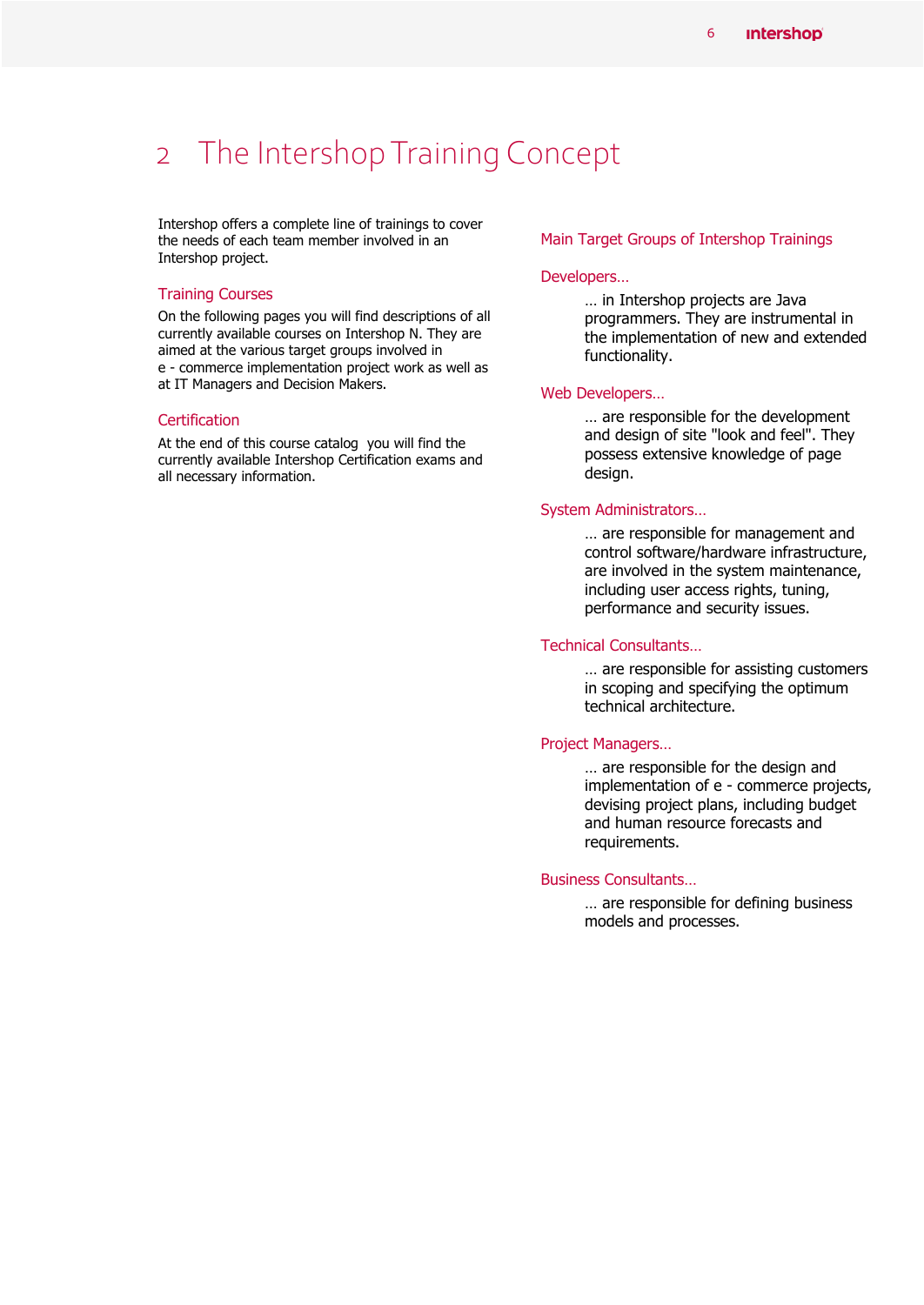# <span id="page-6-0"></span>3 Online Academy and Pricing Models

#### ONLINE ACADEMY

Besides the regualar courses (face-to-face and virtual class rooms), Intershop offers access to its Online Academy.

<https://public-intershopacademy.talentlms.com/index>

| <b>Intershop</b>                                                                                                                                                                                                                              | Startseite Cookies Kurskatalog Signup Login >)                                                                                                                                                                                                                                                                                                                                                                                                   |
|-----------------------------------------------------------------------------------------------------------------------------------------------------------------------------------------------------------------------------------------------|--------------------------------------------------------------------------------------------------------------------------------------------------------------------------------------------------------------------------------------------------------------------------------------------------------------------------------------------------------------------------------------------------------------------------------------------------|
| Search courses<br>. / Intershop Controlera Management / Deutsch<br>$\prec$<br>Richtiger Umgang mit Produkten in Ihrer IS7 eCommerce Plattform asset<br>Dieses Training vermittelt Grundlagen zum Umgang mit der Intershop Commerce Management | CATEGORIES<br>田田<br><b>B</b> Name<br>Business User Trainin (30)<br>Free Courses (22)<br><b>E150.00</b><br>> Intershop Commerc (6)<br>Intershop Order M., (2)<br>Free Tutorials (19)<br>Applikation. Die Zielgruppe dieses Trainings sind Personen, die tagtaglich mit dieser Applikation<br>Support (15)<br>- Training (4)                                                                                                                       |
| . / Imarshop Commerce Management / Decision<br>ihnen diese Funktionen anhand                                                                                                                                                                  | Deutsch (1)<br>€150.00<br>English (9)<br>Technical Trainings (7)<br>Vertriebsförderung - Wie man den Umsatz auf der Intershop7 Platform steigert (42008)<br>> Intershop Commerc (4)<br>In diesem Training lernen Sie die Benutzung intergrierter Funktionen zur Verkausförderung. Sie lernen mit<br>> Intershop Progres (3)<br>welchen Mitteln Sie die Ansprüche ihrer Endkunden und Geschäftskunden erfüllen können. Wir stellen<br>General (1) |
| / Improved Commerce Management / Deutsch<br>$\rightarrow$<br>Wie man B2B Shops mit der Intershop Commerce Suite verwaltet issoo<br>speziellen Anforderungen des                                                                               | E £150.00<br>Mit der Omni-Channel Commerce Suite von intershop verwalten Sie komplexe Vertriebsstrukturen und<br>bieten ihren Kunden ein zeitgemäßes Einkaufserlebnis. Intershop Extended B2B erfüllt darüber hinaus die                                                                                                                                                                                                                         |
| / Intestop Commerce Management / Deutsch<br>Projekte<br>(42184)                                                                                                                                                                               | 4150.00<br>Modularisierungs- und Code-Entwicklungsstrategien für Intershop7 eCommerce                                                                                                                                                                                                                                                                                                                                                            |
| . / Imarshep Commerce Management / Deutsch<br>Solr-Suche und ICM (62204)<br>Konfiguration Such Indexe  Ihr Feedback ist uns wichtig, um unsere Trainings permanent<br>weiterzuentwickeln. Probleren Sie es                                    | €150.00<br>Dieses Training stellt die Suche mittels Solr vor. Neben anderen Themen werden auch abgehandelt: Service                                                                                                                                                                                                                                                                                                                              |
| / Imarshop Order Management / Deutsch<br>Intershop Order Management für Business User<br>verdeutlichen, könnten wir sagen, das Intershop                                                                                                      | 650.00<br>Das IOM ist eines der Hauptprodukte von Intershop. Definitionsgemäß ist IOM die Abkürzung für Intershop<br>Order Management, ein Order Management System (OMS). Um das Konzept der Namensgebung zu                                                                                                                                                                                                                                     |

You have access to quite a number of training courses, available for your selfpaced learning. Learning content is available for a technical and certainly also a non-technical audience.

- How to setup a sales organization and sales channels
- catalog- and product handling
- Promotions, AB Testing
- Development of the PWA (Progressive Web App)
- Various developer courses
- …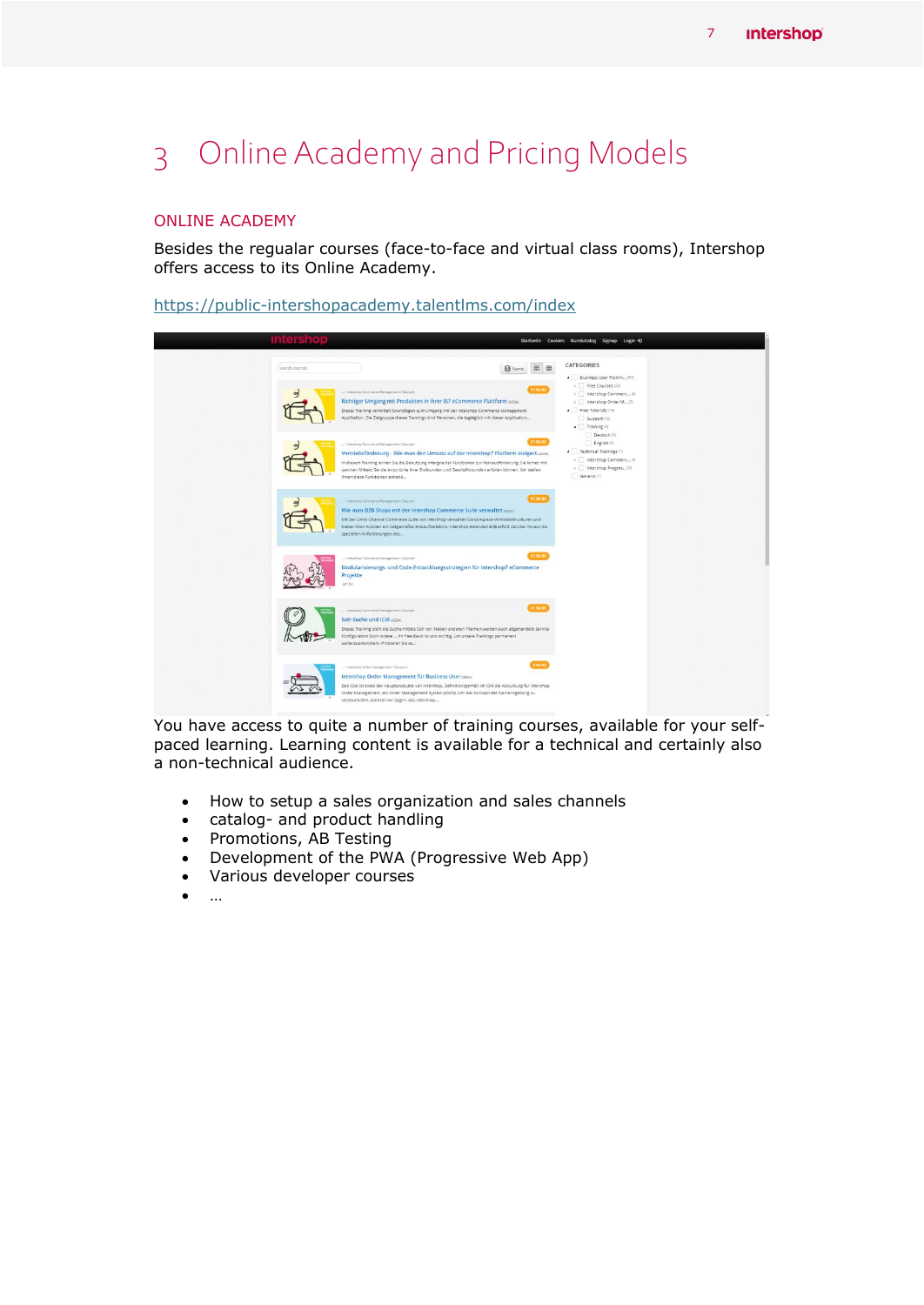#### TRAINING PRICES

Intershop has different price models to offer. They address your learning demand.

#### **Face-to-face and virtual trainings**

| Course                     | Duration | price per<br>person |
|----------------------------|----------|---------------------|
| ICM - Overview             | 1 day    | $600,-€$            |
| ICM - Business User        | 2 days   | $1.200,-€$          |
| ICM - Developer            | 5 days   | 3.000,-€            |
| ICM - PWA Developer        | 2 days   | $1.200,-€$          |
| ICM - System Administrator | 4 days   | $2.400,-€$          |

#### **Online Academy**

Here we offer free-of-charge courses as well as fee-required courses. Please check the particular training courses.

#### **Subscription Models for the Online Academy**

For enterprise customers and customers with a growing training demand, we offer attractive subscription models.

| <b>Rendered Service</b>                                                                                         | Price per month<br>(Cancellable on<br>a monthly basis) | Price per year |
|-----------------------------------------------------------------------------------------------------------------|--------------------------------------------------------|----------------|
| Full access to the online<br>academy for all<br>employees. New courses<br>will be added to the<br>subscription. | $600,-€$                                               | $6000,-€$      |

#### AZURE DEVELOPMENT ENVIRONMENTS

#### **Subscription Models**

Since there is a growing demand for development environments and since developers would like to start the development right after a training (or even without training whatsoever), Intershop offers a subscription of a development infra structure. Developers are granted access to a designated system for their tasks. This includes a local database, a local installed ICM, a developer IDE and a local Jenins. Everything you know from the developer training at once.

| Subscription                                                                 | term 6 months<br>Price per month | term 12<br>months<br>Price per<br>month |
|------------------------------------------------------------------------------|----------------------------------|-----------------------------------------|
| Fully flagged developer<br>environment (data base,<br>ICM, Jenkins, iStudio) | 449.-€                           | 399,-€                                  |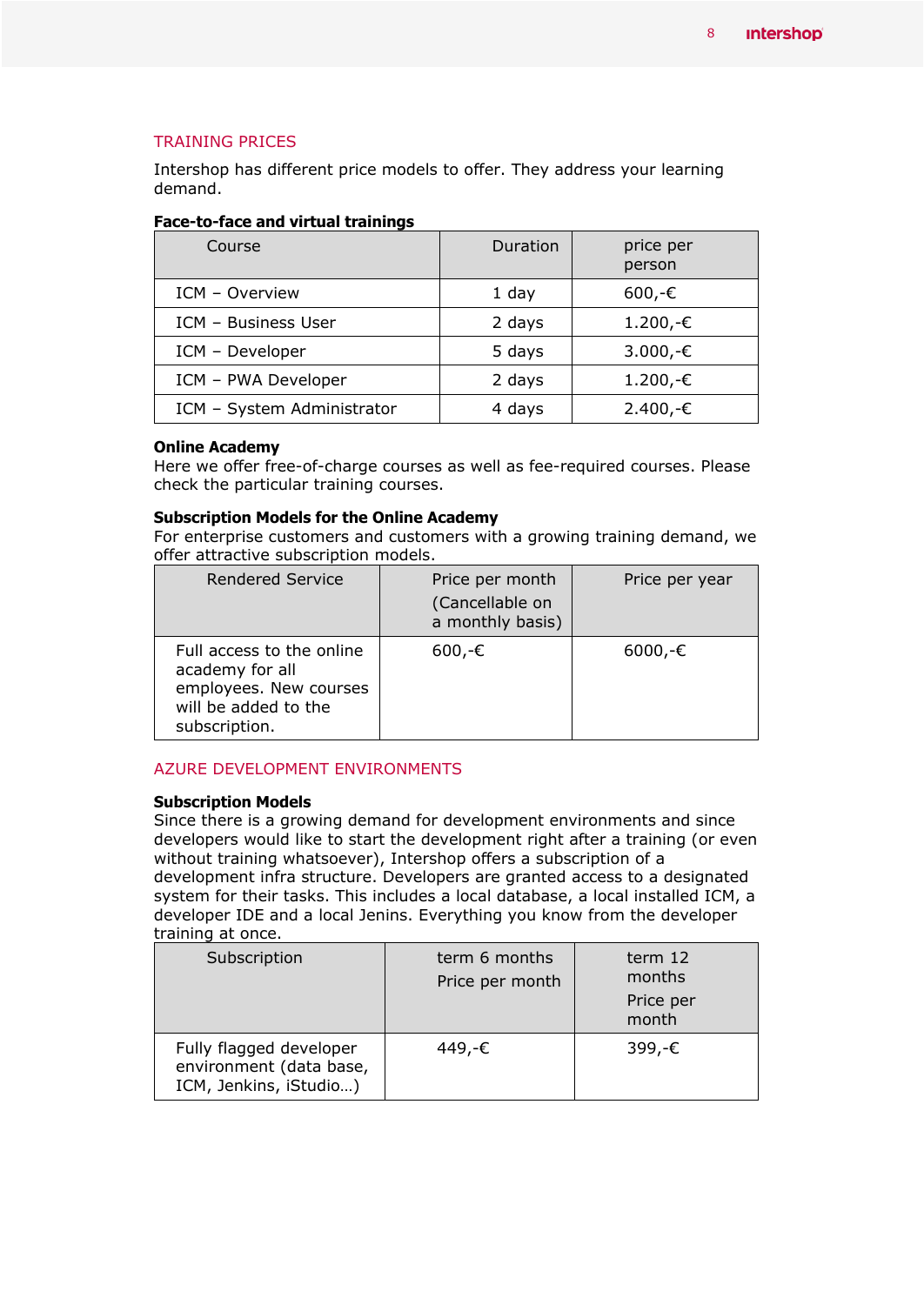### <span id="page-8-0"></span>4 ICM 100 – Overview

#### DESCRIPTION

This course provides an overview about usual Business Processes within typical e - commerce business scenarios and how they are handled by Intershop N as an essential application to transfer them to an online shop.

During this course you will be introduced to Intershop N Sell-Side Channels, i.e. Consumer Channel, Partner Channel and their respective concepts.

You will gain extensive hands-on experience with the included demo scenario. Furthermore, you will see how you can implement electronic business processes with resellers, partners and customers easily and economically.

Guided through real-world tasks, you will learn how to establish business relationships to customers and how you can use these

relationships, as you need them for your enterprise.

#### WHAT YOU WILL LEARN

- How Intershop N integrates with external applications to provide a multi channel e - commerce.
- How to administer a sales organization, its channels and applications.
- How sales organizations sell goods and services over the internet to their direct customers with personalized storefronts and consumer specific catalogs.
- How sales organizations can provide commercial services to distributors or agents which do not have e - commerce capability.
- How to process orders.
- How to use the various marketing features to improve the business.
- How to use the new content management functionalities to edit and manage storefront pages.
- How to manage Mass Data like catalog and product import/export, product syndication or product sharing.
- How to use the new Localization capabilities.

#### PRE-REQUISITES

• none

#### DURATION

1 day

#### TARGET AUDIENCE

All, especially

- Decision Makers
- IT Managers
- Sales Representatives and Sales Consultants
- Developers
- Web Designers
- Technical Consultants
- Business Consultants
- Project Managers

#### PRACTICAL EXERCISES

60%

#### SOFTWARE / TOOLS

- Intershop N
- Course Files

#### BOOKS

Training Manual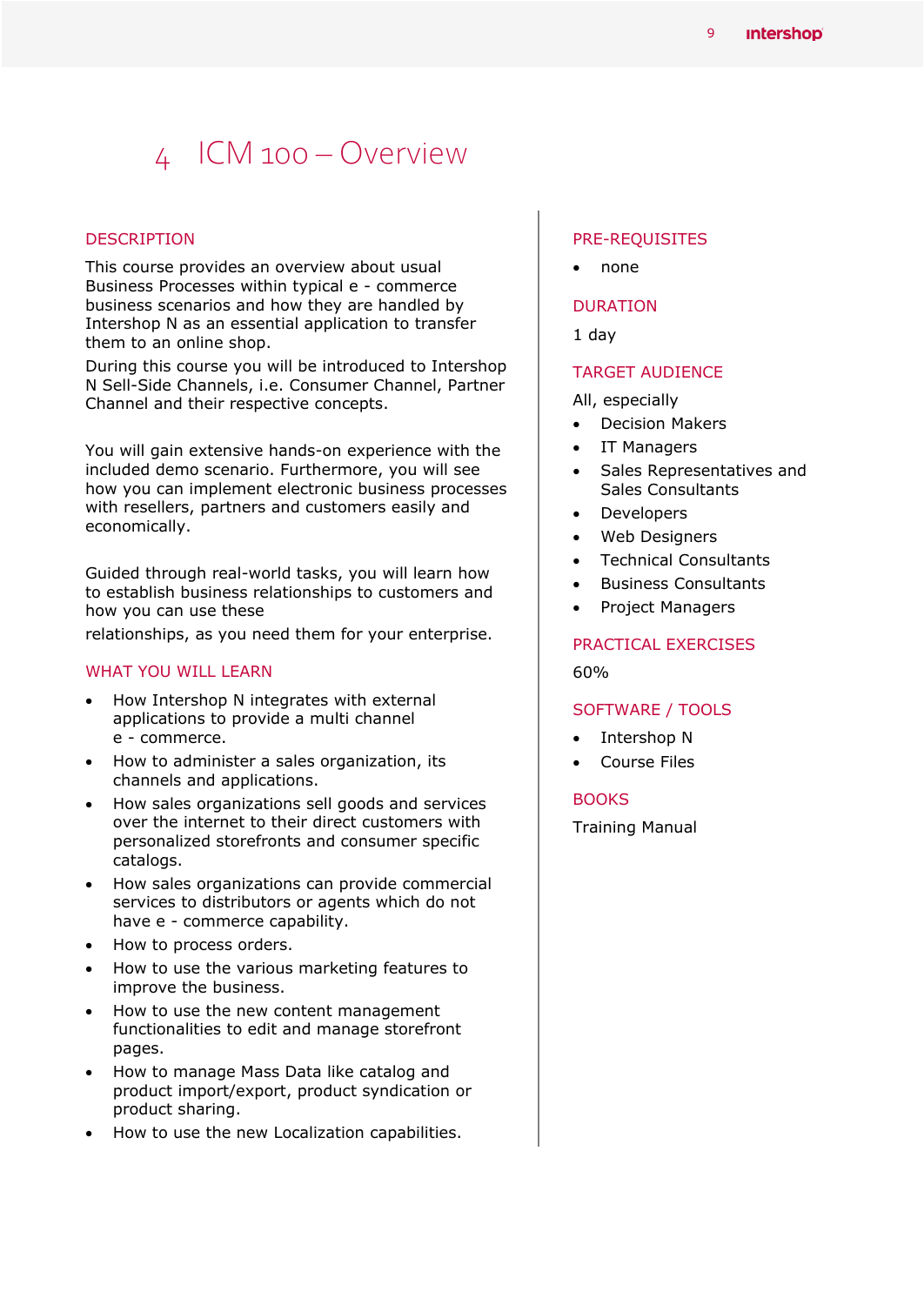# <span id="page-9-0"></span>5 ICM 200 – Business User

#### DESCRIPTION

This course provides an overview about usual business use cases within typical e - commerce business scenarios and how they are handled by Intershop N as an essential application to transfer them to an online shop.

The focus is set on day-to-day tasks and how Intershop N can be of help here. For training reasons the reference scenario is used.

You will gain extensive hands-on experience with the included demo scenario. Quite a few business scenarios can be combined with content authoring tasks (A/B testing, promotions, campaigns etc.). This allows for highly customized, on-demand content presentation and shopping experience.

Guided through real-world tasks, you will learn how to establish business relationships to customers and how you can use these

relationships, as you need them for your own enterprise.

#### WHAT YOU WILL LEARN

- Business use cases and their mapping to the underlying business processes
	- Manuever within the different web interfaces of the reference szenario
	- Setup a new customer target segment
	- Activities regarding closer customer relationship especially using the B2B scenario
	- Edit a product in the online-shop
	- Configure the search user experience for the online-shop and use it for marketing purposes
	- Perform a marketing campaign including promotions, creation of landing pages and teasers
	- Configure the order process
	- Understand the data publishing/replication process.
	- Monitor and analyze the customer behavior related to alternative promotions and /or different designed content elements using the built in A/B- Test feature (Marekting, Content Management)
	- Change an image teaser
	- Localize values of localizable keys.

#### PRE-REQUISITES

none

#### DURATION

2 days

#### TARGET AUDIENCE

All, especially

- Business Users
- Decision Makers
- IT Managers
- Project Managers

#### PRACTICAL EXERCISES

75%

#### SOFTWARE / TOOLS

- Intershop N
- Course Files

#### **BOOKS**

Training Manual – Tasks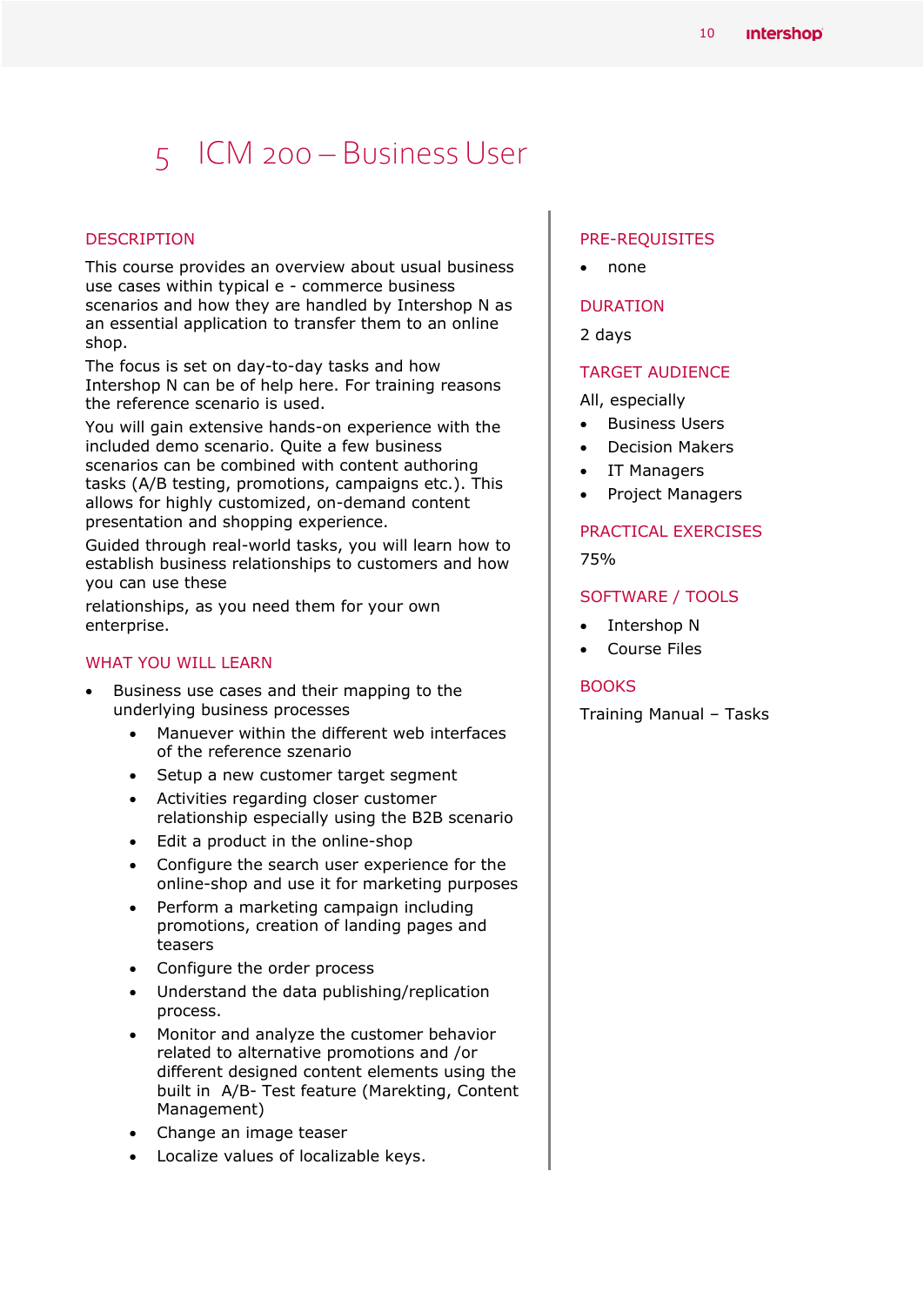### <span id="page-10-0"></span>6 ICM 400 – Progressive Web App

#### DESCRIPTION

In this training you will learn technologies and concepts which enable you to develop a modern and state-of-the-art web frontend. This frontend uses REST-calls as data stream and uses Angular for an adequate rendering. This training will cover some of the fundamental Angular basics but most important their usage in conjunction with the Intershop Commerce Management to demonstrate the capabilities of a REST-based Storefront.

The practical tasks are meant to demonstrate the customization of exactly this frontend.

#### WHAT YOU WILL LEARN

- Angular Basics
	- How to use Visual Studio
	- How to get the repository (GitHub)
	- How to setup the environment
- Intershop PWA (Progressive Web App)
	- folder structure
	- warehouse use case
	- simple stock use case
	- advanced stocks use case
	- localization, images
	- state handling (NGRX)
	- server side rendering (docker containers)

#### PRE-REQUISITES

- Basic knowledge of Angular
- Basic knowledge of JavaScript
- Basic knowledge of CSS
- REST

#### DURATION

2 days

#### TARGET AUDIENCE

• Frontend Developer

PRACTICAL EXERCISES 75%

#### TOOLS

- Intershop Commerce Management
- Visual Studio Code
- Course files

#### **BOOKS**

Training Manual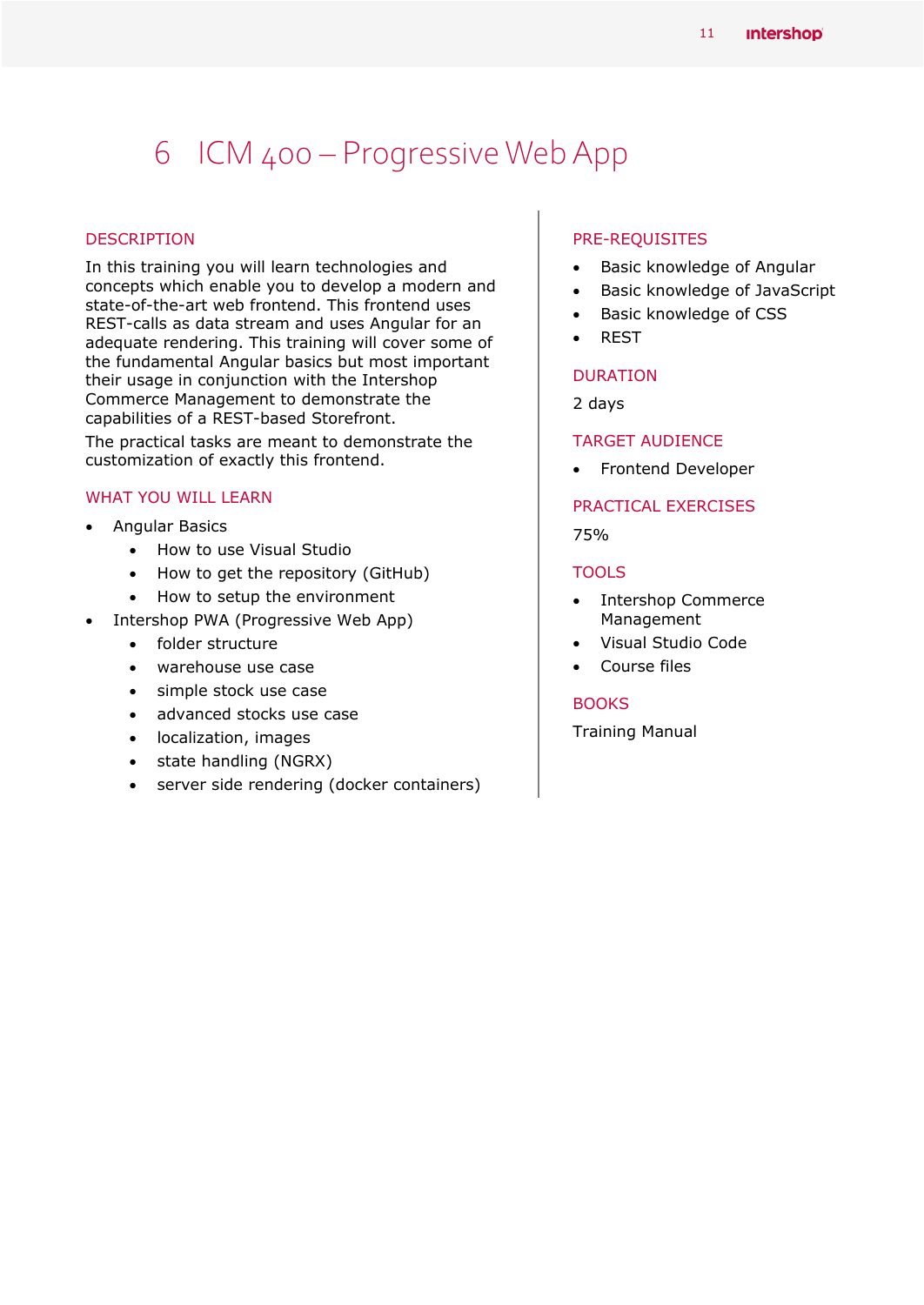# <span id="page-11-0"></span>7 ICM 550 – Developer

#### DESCRIPTION

The course is aimed at learning how to extend and customize Intershop N. Firstly, you will learn how to add programmatic resources to an Intershop N project via Cartridges and Application Types. You will get familiar with basic concepts on accssing and provisioning of data via POs, BOs and REST services.

You will learn how to use and display data in the backoffice via the usage and creation of pipelets, pipelines, webforms and queries. Code execution is controlled via the Intershop N extension framework.We will turn our attention to storefront enhancement. You will learn that an Intershop N storefront website is always composed out of pages, page variants, slots and components and how data is gathered. More enhanced features like page templates are used to speed up the development of storefront elements.

The courses focuses heavily on modern software development paradigms, prefers the use of extension mechanisms and the use of the Managed Service framework to ensures migratability. In an optional section we offer the demonstration of a wide range of advanced features like basket re-calculation, dynamic customer segmentation, microservice development, widget programming or the development of speech skills to access information from the webshop via voice command.

#### WHAT YOU WILL LEARN

- Intershop N cartridges Application Types and Applications
- Modeling of Persistent Objects for an ORM Implementation of Business Objects
- DBInit and Database Preparers
- Development of Business and Resource Objects and a REST service
- Pipelet and Pipeline Development
- Automated Testing, Query Framework
- Managed Services, Authorization, Localization
- Intershop N Content Management System
- Extension Framework Intershop N advanced features

#### PRE-REQUISITES

- Java knowledge
- Basic knowledge of Web Services
- Familiarity with internet technology and web design

#### DURATION

5 days

#### TARGET AUDIENCE

- Frontend Developers
- Backend Developers

#### PRACTICAL EXERCISES

75%

#### SOFTWARE / TOOLS

- Intershop N
- Course Files

#### **BOOKS**

Training Manual – Tasks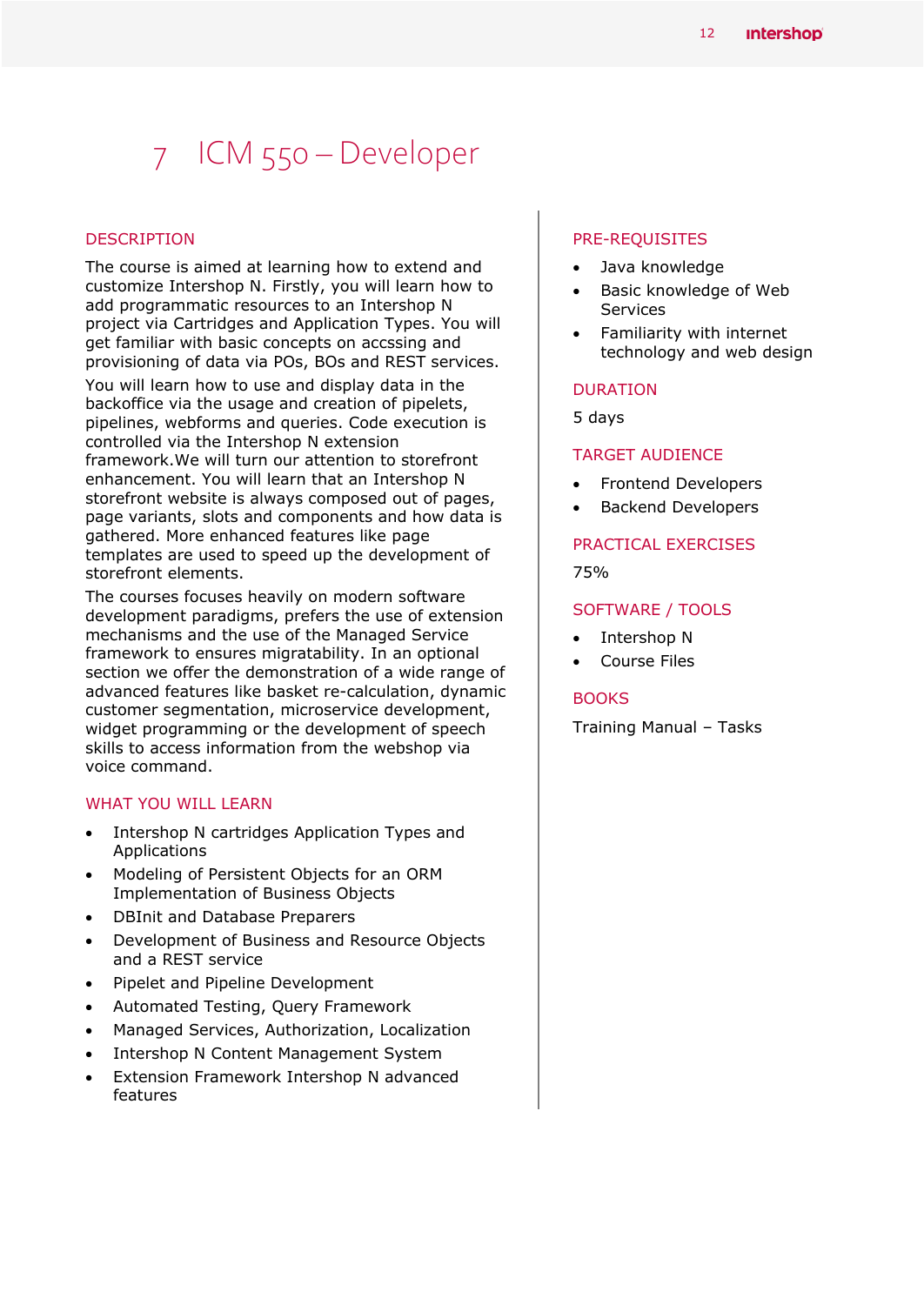## <span id="page-12-0"></span>8 ICM 116 – System Administration

#### DESCRIPTION

In this 4-days training done on CentOS Linux running in a VM you will get hands-on practice installing, configuring and administering an Intershop N system on top of an Oracle database server.

An important topic is the Continuous Integration (CI) process, which is the Gradle based build, publishing and deployment process of Intershop N systems.

You will understand the technical details and learn to administer an Intershop N system. You will then explore the access points for configuring Intershop N: Various properties files and log files. You will see how to install and initialize an Intershop N cluster as well as to perform a data replication between different Intershop N clusters. You will also become familiar with monitoring tools.

#### WHAT YOU WILL LEARN

- Database server setup
- Setup and configuration of remote Artifact Repository
- Setup and configuration of build server (Jenkins)
- Download bootstrap for project and CI environment, create project and CI environment
- Download Intershop's responsive starter store
- Prepare custom component set and assembly
- Import project and CI environment into the version control system (SVN).
- Configuration and execution of Jenkins jobs as preparation for CI and developer builds.
- Demonstration of CI workflow
- Checkout of developer environment
- Automatic generation of snapshots
- Deployment of a release to two servers (LIVE, EDIT) ready for Data Replication.
- Additional service component administration
- Cluster architecture and communication processes
- Web server, web adapter and web adapter agent
- Management and administration
	- Properties files, (SMC)
	- Tomcat Cluster Management Console (TCC)
	- Configuration framework /Loggin Framework
- Tools
	- Rest calls
	- Command Line Client
	- Ant tasks
- Security aspects
- High availability and scaling
- Monitoring
- Caching
- Data Replication

#### PRE-REQUISITES

- Participation in
	- Intershop N Overview (ICM-100) recommended
- Familiarity with:
	- IT technology and networking
	- Server administration issues
	- Database administration
	- Linux OS

#### DURATION

4 days

#### TARGET AUDIENCE

- System Administrators
- Technical Consultants

#### PRACTICAL EXERCISES

30%

#### **TOOLS**

- Intershop N
- Nexus, Jenkins, SVN
- Intershop Studio
- JMX client

#### **BOOKS**

Training Manual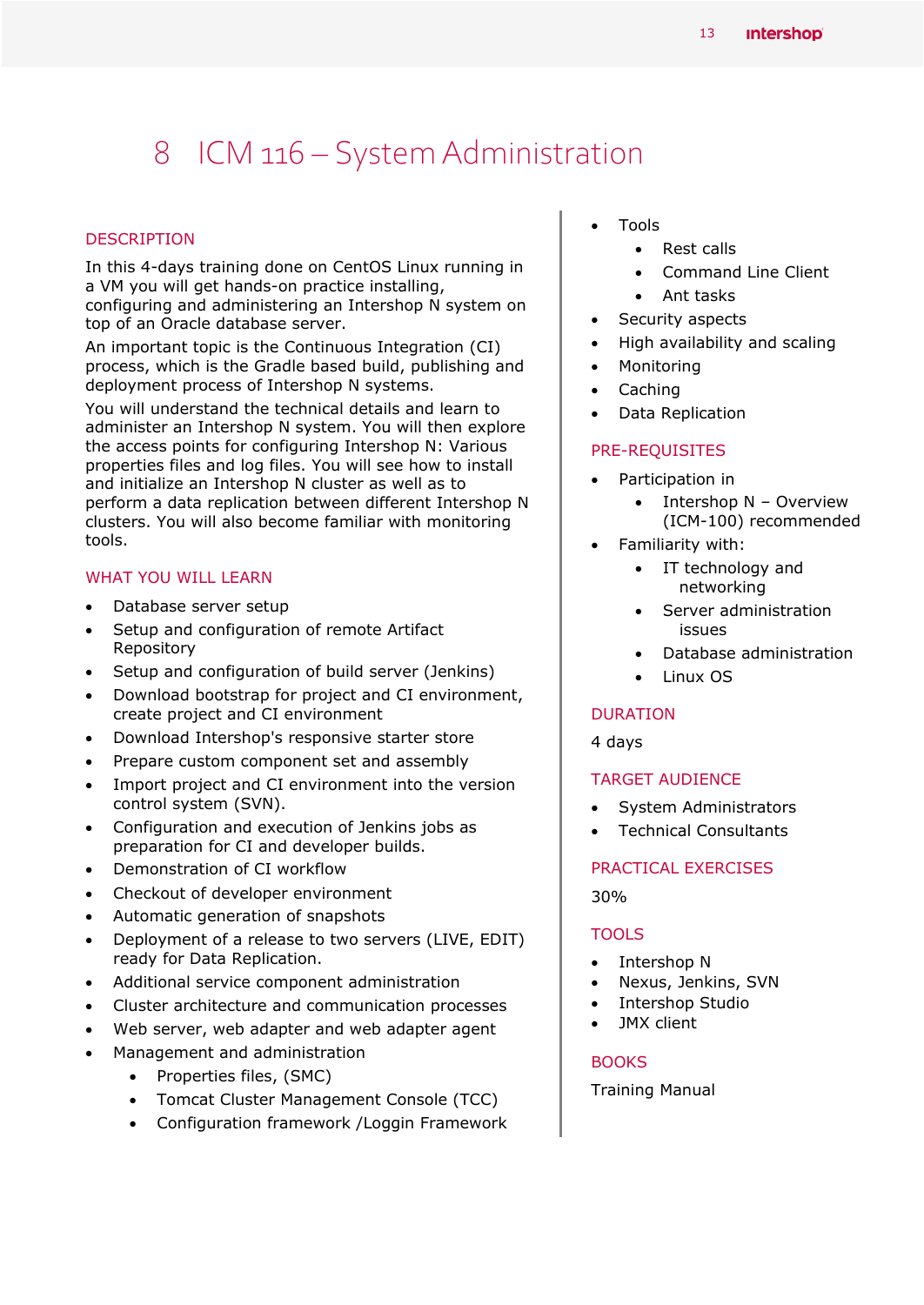### <span id="page-13-0"></span>9 Certification Program

#### **CERTIFICATIONS ON CURRENT INTERSHOP SOFTWARE TRAINING**

#### CERTIFIED ICM - SYSTEM ADMINISTRATOR

- ICM-100 Overview
- ICM-116 System Administration

#### CERTIFIED ICM - WEB DEVELOPER

ICM-550 – Developer Training

#### CERTIFIED ICM - DEVELOPER

ICM-550 – Developer Training

#### CERTIFIED ICM– PWA DEVELOPER

ICM-400 – PWA Training

#### **DO YOU WANT TO TEST AND ASSESS YOUR KNOWLEDGE OF INTERSHOP PRODUCTS?**

Certification is the best way to measure your skills alongside those of other Intershop Certified Professionals.

As a result of becoming certified, you will

 Receive acknowledgment from the development community and establish yourself as an expert on Intershop products

 Reach new heights in your career path and distinguish yourself from your competition in the world of e - commerce

 Have access to the official 'Intershop Certified' logo for use in marketing collateral.

#### WHICH KNOWLEDGE IS REQUIRED?

Most of the test questions correspond to the content of the training courses shown with the certification title. It is not required that you pass training before taking an examination.

#### WHERE CAN I TAKE THE EXAM?

Intershop offers the certification exams at any of Intershop or Partner offices, including:

- Germany:Jena
- United States: San Francisco
- Australia: Melbourne
- Remote Access via GoTo Meeting

#### HOW LONG TAKES THE EXAM?

Depending on the chosen exam it takes:

- 30 minutes for the PWA Developer
- 60 minutes for the Web Developer
- 60 minutes for the System Administrator
- 90 minutes for the Developer

#### REGISTER FOR A TEST!

You can register on our website or simply send an e-mail with the following information to [techtraining@intershop.com:](mailto:techtraining@intershop.com?subject=Intershop%20Certification)

- Your complete name
- Your e-mail address
- Desired certification
- Location
- 3 alternative exam dates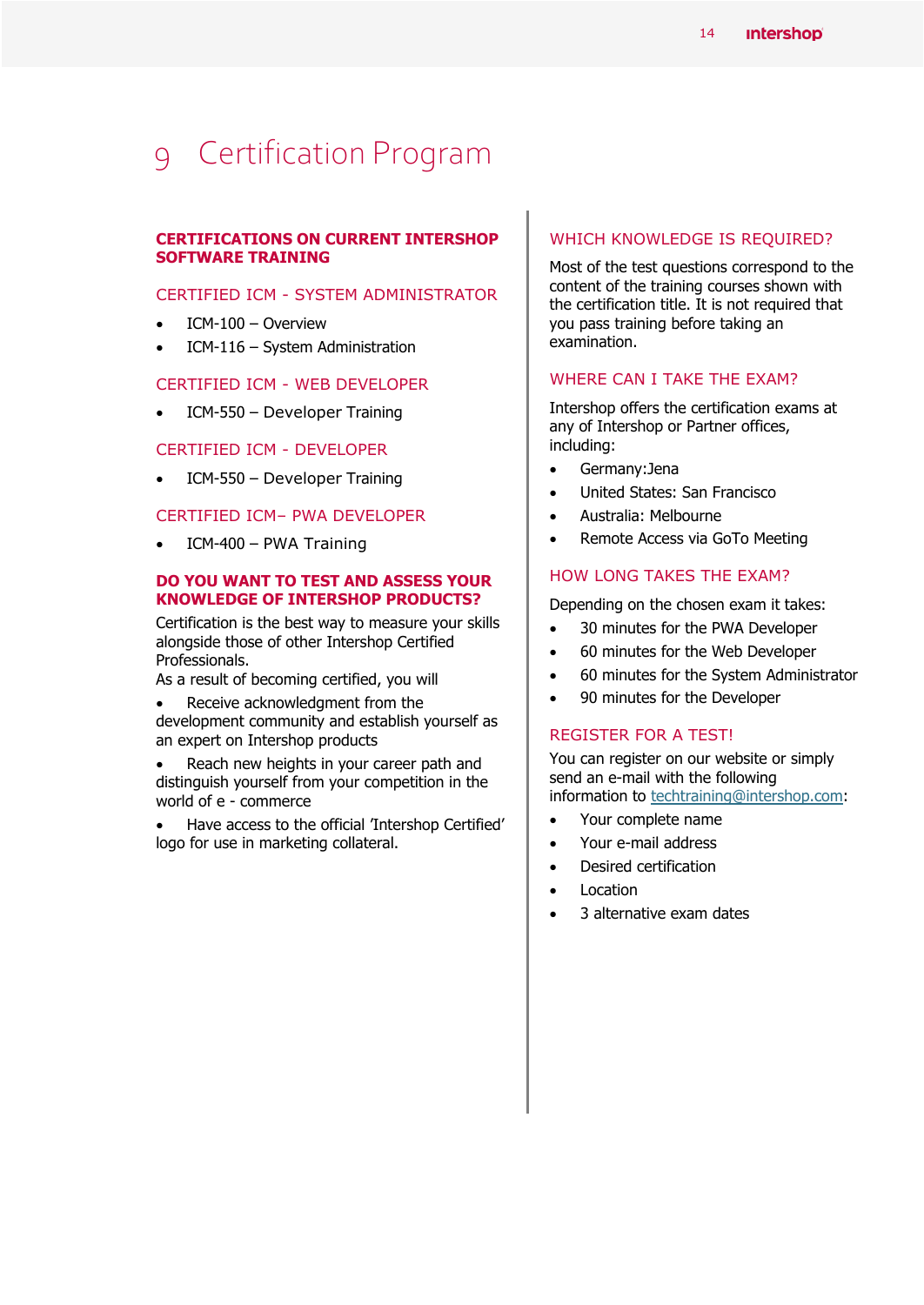### <span id="page-14-0"></span>10 Organizational Hints

#### **Training Data, Pricing, and Further Information**

#### TRAINING DATES

The current training dates for different regions are available at [http://www.intershop.com/training.](http://www.intershop.com/training)

#### **TRAINING**

The training goes from 9 am -5 pm. It is plit into 90 minute units. Between the units we offer a coffee break. From  $12:30 - 1:30$  we offer a lunch break.

#### HOW TO ENROLL?

Please enroll via our Web site at [http://www.intershop.com/training.](http://www.intershop.com/training) There you can find our trainings. You will receive step-by-step instructions on how to enroll.

#### VIRTUAL TRAININGS

Due to Corona and due to new technical standards and capabilities, we offer our trainings also in form of virtual classrooms. The only technical requirement for participation would be the installation of a remote desktop tool to follow the course on you very own azure instance.

#### ON-SITE COURSES

Intershop offers an easy and convenient method for organizations to conduct private on-site courses. To schedule an on-site course on a given Intershop product line, please contact the training department at: <mailto:training@intershop.com>

In case you do not have the necessary technical equipment you can arrange to rent computers from Intershop Technical Training.

#### PRICING

The price for one student per day in a standard training course at the Intershop Training Center in Jena is EUR 600 (USD 650), excluding tax. A price list as well as information about discounts for Intershop Partners is available on your request. The price for a certification examination is EUR 200 (USD 225), excluding tax.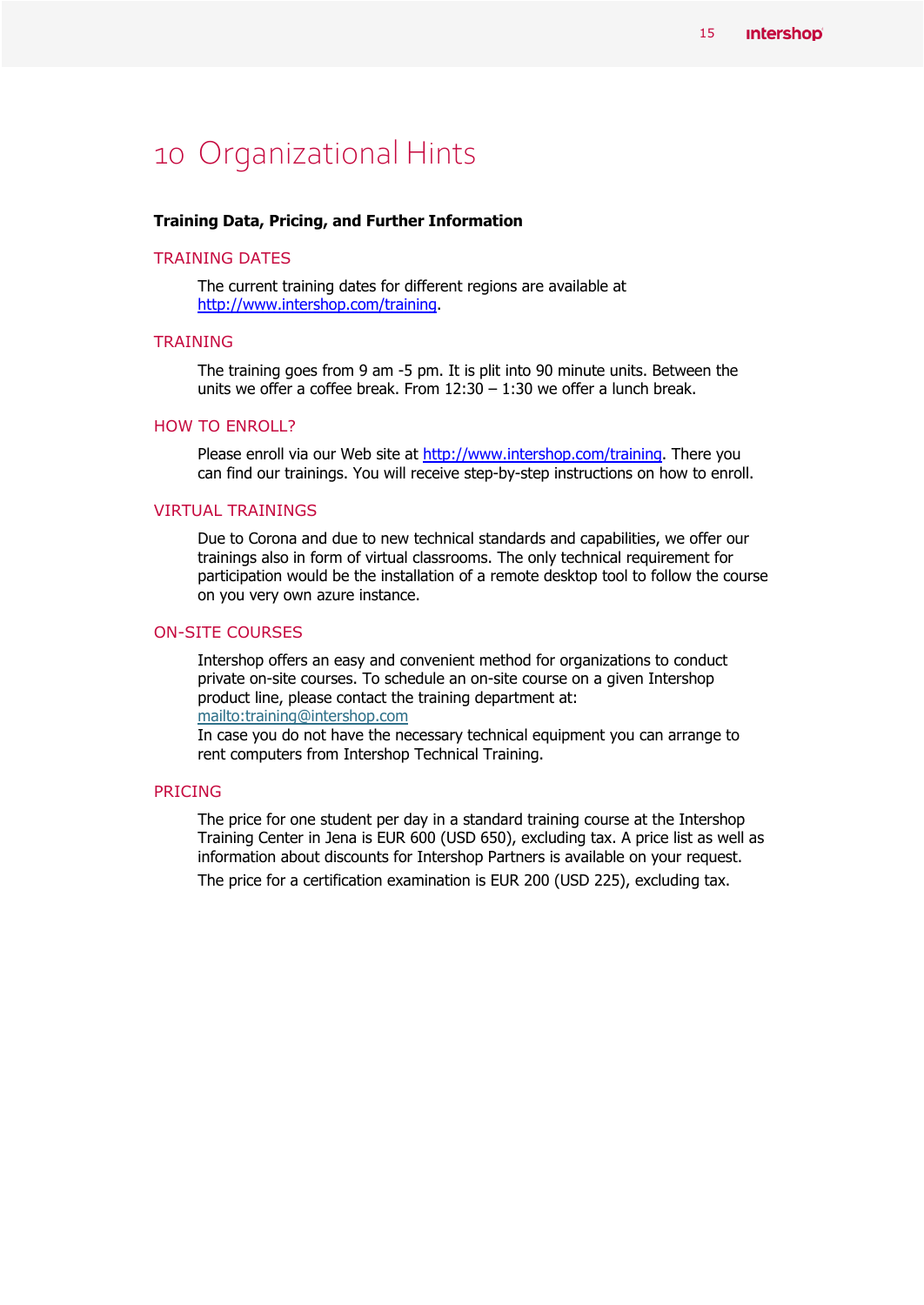# <span id="page-15-0"></span>11 Your Contact at Intershop Technical **Training**

We would be happy to help you with any training related issue. Please, contact any of the contacts by phone, e-mail, fax or mail.

#### INTERSHOP HEADQUARTERS

Intershop Communications AG - Technical Training - Steinweg, 2<sup>nd</sup> Floor 07743 Jena Germany

Phone: +49 3641 50-1400 Fax: +49 3641 50-1409 E-Mail: techtraining@intershop.de Internet:http://www.intershop.de/training

#### INTERSHOP AMERICAS

Intershop Communications Inc. 461 2nd Street # 151 San Francisco, CA 94107- 1498

Phone: +1 415 844-1500 Fax: +1 415 844-3800 E-Mail: techtraining@intershop.com Internet:http://www.intershop.com/training